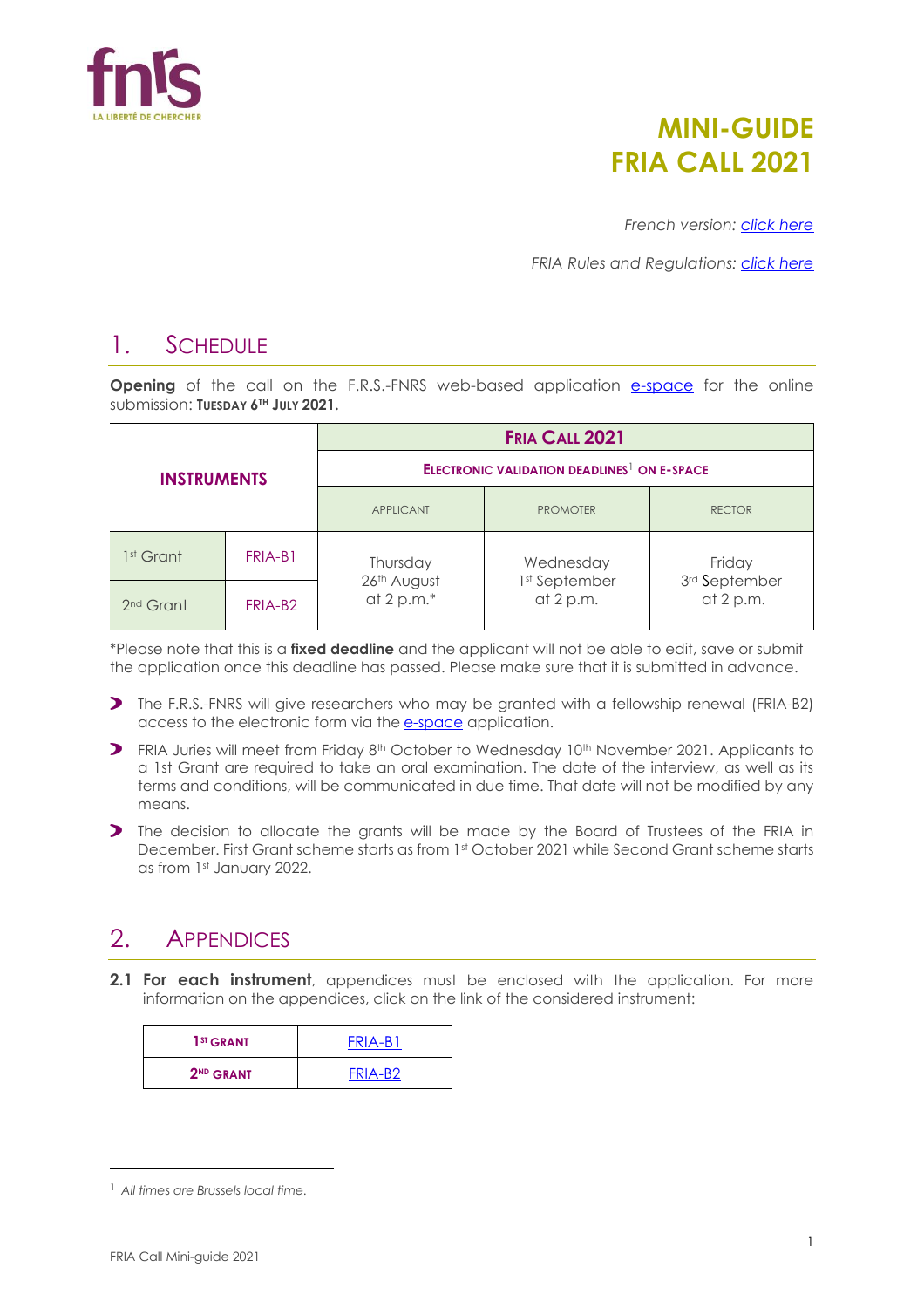#### **2.2 Deadlines for providing appendices**

| <b>DEADLINES IN 2021</b> |                                      | <b>DOCUMENTS</b>                                                                                                                              |
|--------------------------|--------------------------------------|-----------------------------------------------------------------------------------------------------------------------------------------------|
|                          | Wednesday 1st<br>September at 2 p.m. | Reference letter from promoter, structured according to the template                                                                          |
| GRANT                    |                                      | Appendices (see point $2.1$ ) <sup>2</sup>                                                                                                    |
|                          | Thursday 30th<br>September           | Reference letters from:                                                                                                                       |
|                          |                                      | - 2 referees (different from the promoter) member of the academic<br>staff of a scientific institution, structured according to the template, |
|                          |                                      | - 2 referees from the industry and/or agriculture sectors, structured<br>according to the template.                                           |
|                          |                                      | They will be contacted by the F.R.S.-FNRS.                                                                                                    |
|                          |                                      | Ranking <sup>2</sup> completed by the faculty (ies) awarding undergraduate and<br>master (or equivalent) degrees                              |
|                          |                                      | Publications accepted after the deadline of validation by the<br>applicant <sup>2</sup>                                                       |
|                          |                                      |                                                                                                                                               |
| 2 <sup>ND</sup><br>GRANT | Tuesday 2nd<br>November <sup>3</sup> | <b>Advisory opinion</b> from the Supervisory Panel (Thesis Advisory Committee)                                                                |

### 3. SPECIFIC REMARKS

#### **3.1 Grants Renewal**

Applications for a FRIA 2<sup>nd</sup> Grant will be evaluated by the Supervisory Panel (Thesis Advisory Committee).

#### **3.2 Ethical aspects**

As from 2018, in order to reduce the Ethics Committees workload and to make the administrative procedures more flexible for applicants, the researchers concerned by ethical questions will be required to submit their questionnaire accompanied by the opinion of the Ethics Committee to the F.R.S.-FNRS only in case of granting. Effective funding will be subject to a favourable opinion of the Committee.

#### **3.3 Domains and themes considered a priority by the Walloon government**

Since FRIA grants are strictly restricted to graduates with an academic education **who aim to develop their research career in the industry or agriculture**, **applicants whose project actually offers short, mid or long-term industrial or agronomic applications prospects,** may select one or several fields and themes in the [list.](https://e-space.frs-fnrs.be/documents_publics/ressource/fria_thematiques_prioritaires_rw.pdf)

The jury shall assess the application potential of the research programme and the "Industry and Agriculture" approach, and shall give its opinion accordingly.

<sup>2</sup> *Where applicable, to be uploaded or mentioned by the applicant on a dedicated page on [e-space,](https://e-space.frs-fnrs.be/) as a followup of their application file after the validation deadline fixed for the applicant.*

<sup>3</sup> *The deadline for the Advisory opinion by the Supervisory Panel is generally on 31st October. In 2021, it falls on a Sunday so the deadline is postponed to the next business day.*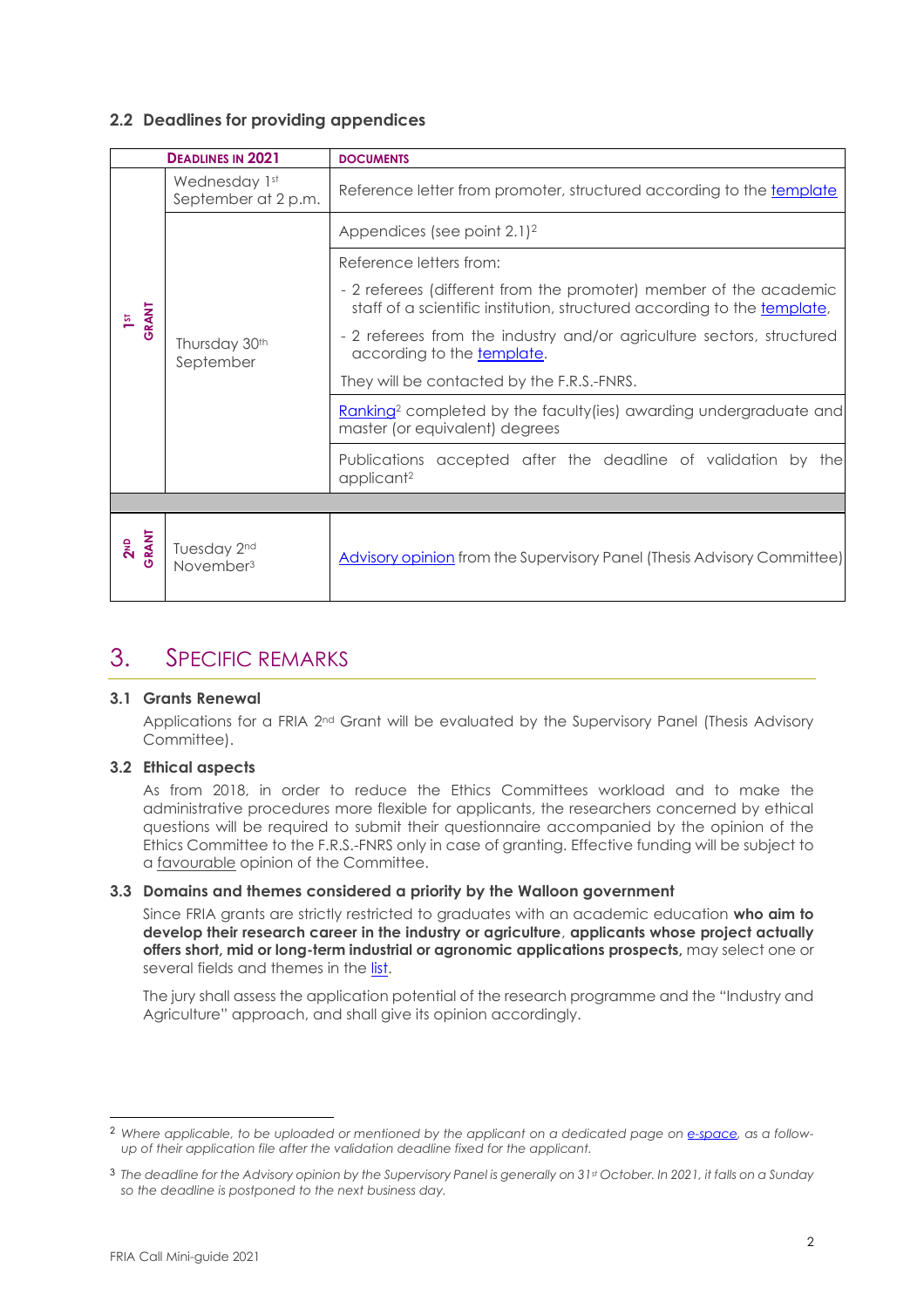#### **3.4 Only one FRIA/FRESH application**

Graduates in:

- Art of Building and Urban Planning
- Public Health Sciences
- **>** Geographic Sciences
- **>** Environmental Sciences and Management
- **P**sychology Sciences

are not allowed to apply for both [FRIA](https://www.frs-fnrs.be/docs/Reglement-et-documents/FRS-FNRS_REGL_FRIA_EN.pdf) and [FRESH](https://www.frs-fnrs.be/docs/Reglement-et-documents/FRS-FNRS_REGL_FRESH_BD_EN.pdf) instruments the same year.

### 4. CONTENT OF A PROPOSAL

Applicants will have the choice of writing their proposal either in French or in English.

The F.R.S.-FNRS insists on **strict compliance with the instructions given for each part of the proposal** (scientific section relevant to the instrument selected, number of pages allowed for documents to be enclosed with the application form…) and stresses again the sovereign consideration of the juries assessing the application file.

**NOTICE: no further changes or modification** can be made in the proposal after the validation deadline set for the applicant.

| <b>SECTION</b>                        | <b>CONTENT</b>                                                                                                                                                                             |  |  |
|---------------------------------------|--------------------------------------------------------------------------------------------------------------------------------------------------------------------------------------------|--|--|
| <b>THE RESEARCHER</b>                 | Information that enables to verify the eligibility criteria (degrees, graduation date,<br>institution)                                                                                     |  |  |
|                                       | <b>Academic background</b>                                                                                                                                                                 |  |  |
|                                       | <b>Awards and honours (max. 5)</b>                                                                                                                                                         |  |  |
|                                       | The applicant's list of publications (published or accepted, if any), structured<br>according to the template                                                                              |  |  |
|                                       | As stated in section 2.2, In case of <b>publications accepted</b> after the validation<br>⋗<br>deadline set for the applicant, applicants may add them until 30 <sup>th</sup> September.   |  |  |
|                                       | Title of the <b>Master thesis</b>                                                                                                                                                          |  |  |
| <b>THE RESEARCH</b><br><b>PROJECT</b> | Title in French and in English (max. 200 characters each, including spaces) and,<br><b>Summary</b> in French and in English (max. 2,000 characters each, including spaces)                 |  |  |
|                                       | Funded proposals are released and made public on the <i>E.R.S.-FNRS</i> website.<br>⋗                                                                                                      |  |  |
|                                       | Selection of the subject area and of the jury.                                                                                                                                             |  |  |
|                                       | The applicant chooses the subject area they wish their application to be assessed<br>in as well as the jury within this subject area.                                                      |  |  |
|                                       | Selection of 2 to 6 descriptor fields in order of relevance, they can be completed by<br>some unrestricted keywords.                                                                       |  |  |
|                                       | If applicants select only one descriptor field corresponding to the subject area<br>selected, they shall justify their choice in the application form.                                     |  |  |
|                                       | It is mandatory to use the template: FRIA-B1 $(FR / EN)$ – FRIA-B2 $(FR / EN)$ .                                                                                                           |  |  |
|                                       | The description of the project (max.4 pages) is divided in 4 parts:<br>Goals of the research<br>1.<br>State of the art<br>2.<br>Research project<br>3.<br>Work plan<br>4.                  |  |  |
|                                       | Graphs and tables (max. 2 pages) are authorised in addition to the 4 pages.<br>A reference bibliography (max. 1 page) should be included and listed by order of<br>appearance in the text. |  |  |

The application file contains the main sections described hereafter.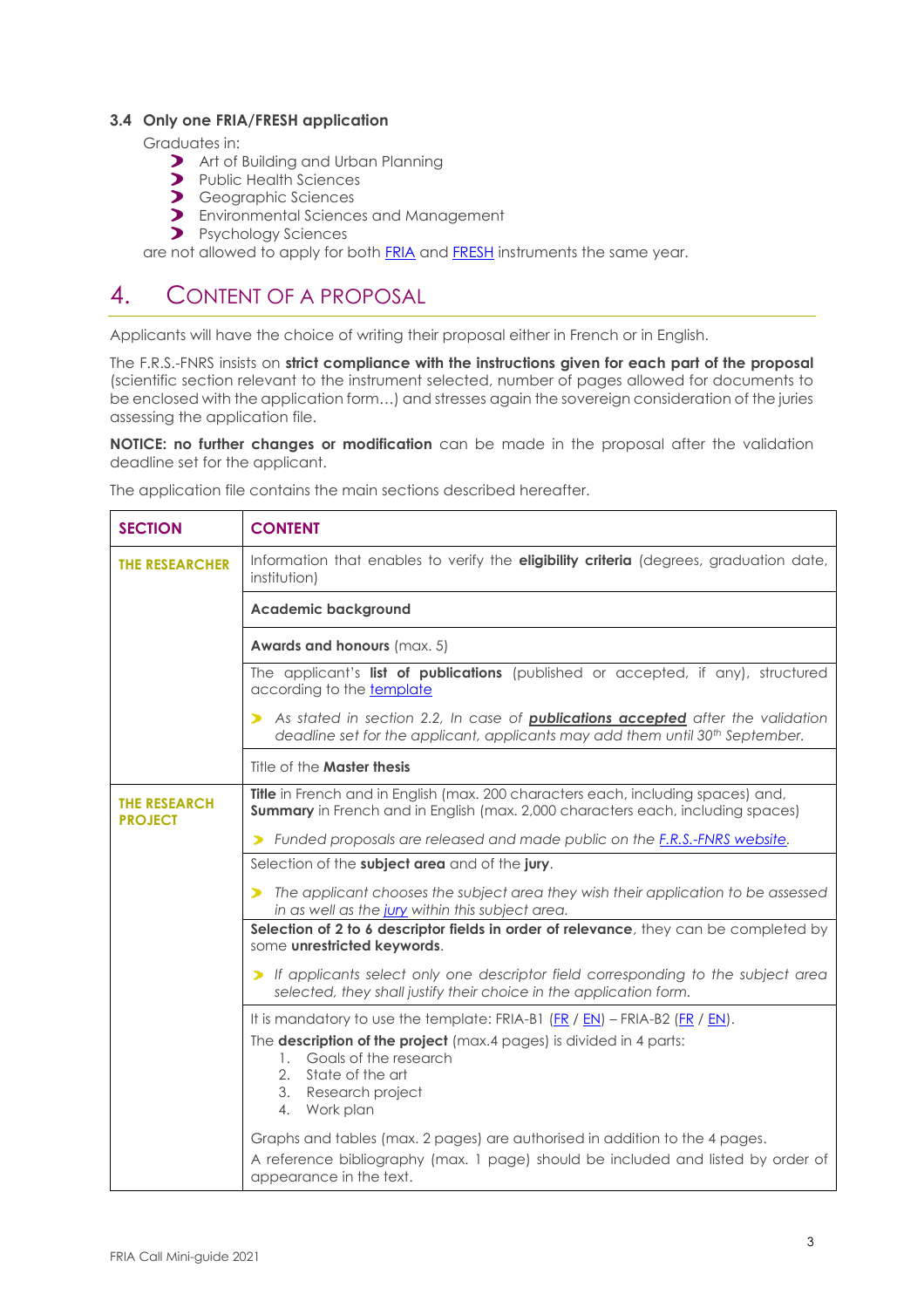| <b>SECTION</b>                        | <b>CONTENT</b>                                                                                                                                                                                                                                                                                                                                                                                                                                                                                                                                                   |  |
|---------------------------------------|------------------------------------------------------------------------------------------------------------------------------------------------------------------------------------------------------------------------------------------------------------------------------------------------------------------------------------------------------------------------------------------------------------------------------------------------------------------------------------------------------------------------------------------------------------------|--|
|                                       | Summary of the $1st$ year of Ph.D. - For $1st$ Grant-2 <sup>nd</sup> year applicants only.                                                                                                                                                                                                                                                                                                                                                                                                                                                                       |  |
|                                       | Applicants to a FRIA grant may present the <b>industrial or agronomic approach and</b><br><b>prospects</b> related to their project in the application file (see point 3.3).                                                                                                                                                                                                                                                                                                                                                                                     |  |
| <b>THE WORK</b><br><b>ENVIRONMENT</b> | Facts allowing to assess whether the environment (the intellectual means and/or<br>equipment available to the applicant) is consistent with the aims of the research<br>project.                                                                                                                                                                                                                                                                                                                                                                                 |  |
|                                       | Data can vary depending on the nature of the project and the scientific field.                                                                                                                                                                                                                                                                                                                                                                                                                                                                                   |  |
| <b>THE REFEREES</b>                   | Contact details (first name, surname, email) of:<br>- 2 referees (different from the promoter) member of the academic staff of a scientific<br>institution,<br>- 2 referees from the industry and/or agriculture sectors.                                                                                                                                                                                                                                                                                                                                        |  |
|                                       | Applicants shall contact the reference persons prior to mentioning their contact<br>details in the application form if they want to make sure that their referees are<br>willing to provide a reference letter as part of their application.<br>After submission of the application file, the F.R.S.-FNRS will contact the reference<br>persons indicated in the application form and a reminder will be sent to each<br>referee in due course. No information will be communicated to the applicant on<br>the receipt of the letters to ensure confidentiality. |  |

### 5. SELECTION PROCEDURE, JURIES

#### **5.1 Composition of juries**

The FRIA has adopted 19 subject areas corresponding to the 19 LS and PE panels of the ERC (European Research Council). These subject areas are identified in a list of ERC descriptor fields complemented by FNRS keywords reflecting certain specificities of research in the Frenchspeaking Community of Belgium (CFB).

The list including the **19 subject areas** is the following:

- **LS1:** molecular biology, biochemistry, biophysics, structural biology, biochemistry of signal transduction
- **LS2**: genetics, population genetics, molecular genetics, genomics, transcriptomics, proteomics, metabolomics, bioinformatics, computational biology, biostatistics, biological modelling and simulation, systems biology, genetic epidemiology
- **LS3**: cell biology, cell physiology, signal transduction, organogenesis, developmental genetics, pattern formation in plants and animals
- **LS4**: organ physiology, pathophysiology, endocrinology, metabolism, ageing, regeneration, tumorigenesis, cardiovascular disease, metabolic syndrome
- **LS5:** neurobiology, neuroanatomy, neurophysiology, neurochemistry, neuropharmacology, neuroimaging, systems neuroscience, neurological disorders, psychiatry
- **LS6**: immunobiology, aetiology of immune disorders, microbiology, virology, parasitology, global and other infectious diseases, population dynamics of infectious diseases, veterinary medicine
- **LS7:** aetiology, diagnosis and treatment of disease, public health, epidemiology, pharmacy, pharmacology, clinical medicine, regenerative medicine, medical ethics
- **LS8:** evolution, ecology, animal behaviour, population biology, biodiversity, biogeography, marine biology, eco-toxicology, prokaryotic biology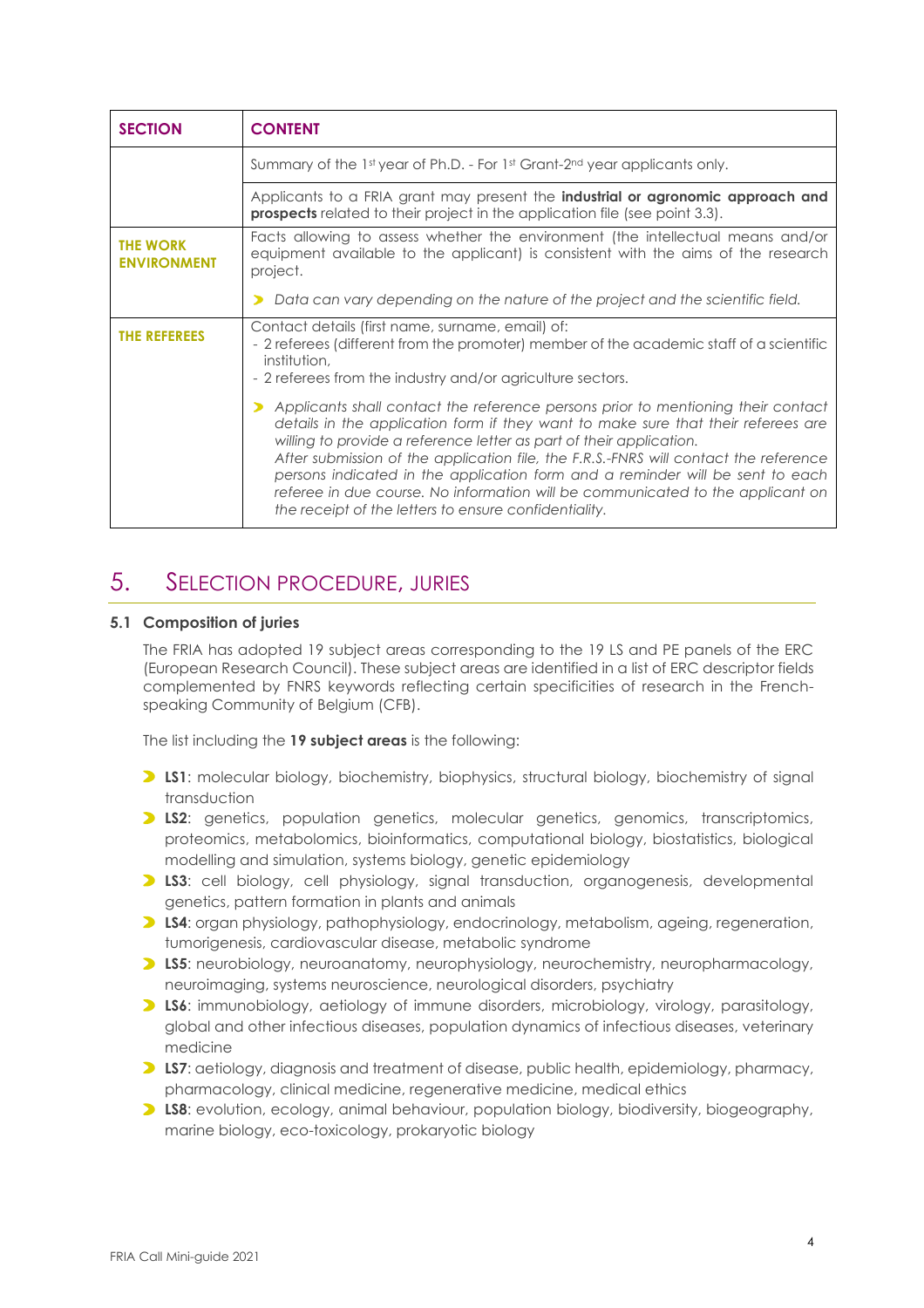- **LS9**: agricultural, animal, fishery, forestry and food sciences; biotechnology, chemical biology, genetic engineering, synthetic biology, industrial biosciences; environmental biotechnology and remediation
- **PE1**: all areas of mathematics, pure and applied, plus mathematical foundations of computer science, mathematical physics and statistics
- **PE2**: particle, nuclear, plasma, atomic, molecular, gas, and optical physics
- **PE3**: structure, electronic properties, fluids, nanosciences
- **PE4**: analytical chemistry, chemical theory, physical chemistry/chemical physics
- **PE5**: materials synthesis, structure-properties relations, functional and advanced materials, molecular architecture, organic chemistry<sup>4</sup>
- **PE6:** informatics and information systems, computer science, scientific computing, intelligent systems
- **PE7**: electronic, communication, optical and systems engineering
- **PE8**: product design, process design and control, construction methods, civil engineering, energy systems, material engineering
- **PE9:** astro-physics / chemistry / biology; solar system, stellar astronomy, galactic and extragalactic; planetary systems, cosmology; space science, instrumentation
- **PE10**: physical geography, geology, geophysics, meteorology, oceanography, climatology, ecology, global environmental change, biogeochemical cycles, natural resources management

Some juries may be built around the same subject area, depending on the number of applicants.

Each jury is made up of 1 non-academic member from a research center or an expert from the industry sector, plus 6 or 8 members from CFB universities, respecting the balance between universities:

- → 2 UCLouvain, 2 ULB, 2 ULiège
- $\rightarrow$  1 UMons and/or 1 UNamur, depending on the field concerned

The composition of FRIA juries is available [here.](https://www.frs-fnrs.be/docs/Reglement-et-documents/FRS-FNRS_JurysFRIA.pdf) The composition is subject to modifications depending on the number of applicants and the conflicts of interest (COI) that might be reported by juries' members. The composition also depends on the availability of members, any withdrawal or replacement, and may vary accordingly.

#### **5.2 Validation of the subject area and distribution of the files between the different juries of a subject area**

The choice of subject area by the applicant will be accepted or denied by the Presidents of juries, as long as they don't come from the same university as the applicant (in which case a Vice-president will be in charge of this procedure).

When there are more than one [jury](https://www.frs-fnrs.be/docs/Reglement-et-documents/FRS-FNRS_JurysFRIA.pdf) in the subject area of the jury chosen by the applicant, the FRIA reserves the right to transfer the applicant to another jury, taking into account the number of applicants and the management of potential conflicts of interest. If necessary, the FRIA may transfer the applicant to another jury when their (co-)promoter is a member of the jury.

#### **5.3 Selection of the jury**

Juries shall devote 30 minutes at most to each applicant.

The oral presentation of the applicant may not exceed 10 minutes.

Following the interview, the jury shall debate and give a grade to the applicant in the absence of the applicant.

<sup>4</sup> *Since the 2019 FRIA call, given that correspondence between PE3 and PE5 subject areas, PE5-jury 2 has been broadened, henceforth including members whose descriptor fields also cover PE3 subject area.*